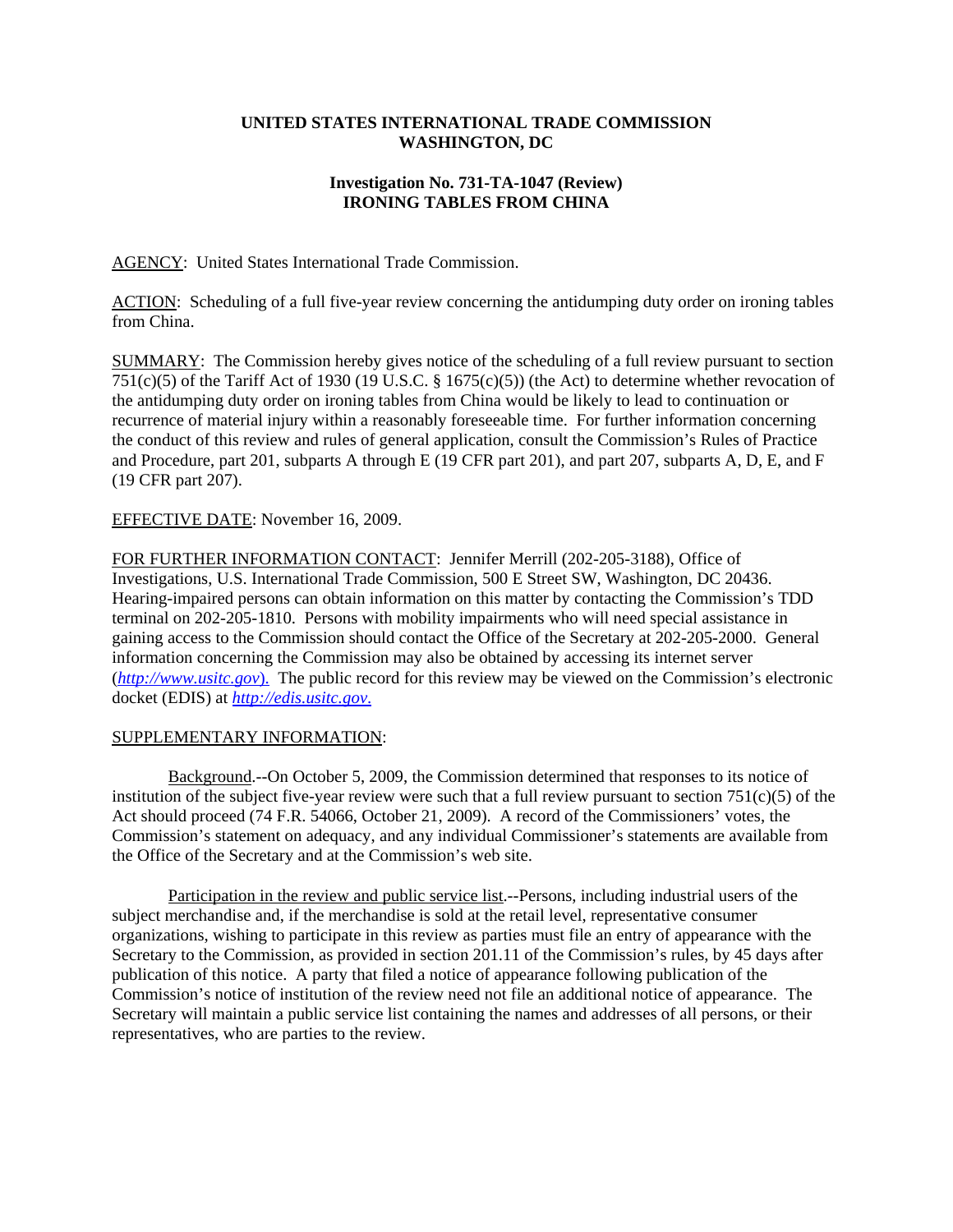Limited disclosure of business proprietary information (BPI) under an administrative protective order (APO) and BPI service list.--Pursuant to section 207.7(a) of the Commission's rules, the Secretary will make BPI gathered in this review available to authorized applicants under the APO issued in the review, provided that the application is made by 45 days after publication of this notice. Authorized applicants must represent interested parties, as defined by 19 U.S.C. § 1677(9), who are parties to the review. A party granted access to BPI following publication of the Commission's notice of institution of the review need not reapply for such access. A separate service list will be maintained by the Secretary for those parties authorized to receive BPI under the APO.

Staff report.--The prehearing staff report in the review will be placed in the nonpublic record on March 24, 2010, and a public version will be issued thereafter, pursuant to section 207.64 of the Commission's rules.

Hearing.--The Commission will hold a hearing in connection with the review beginning at 9:30 a.m. on April 13, 2010, at the U.S. International Trade Commission Building. Requests to appear at the hearing should be filed in writing with the Secretary to the Commission on or before April 8, 2010. A nonparty who has testimony that may aid the Commission's deliberations may request permission to present a short statement at the hearing. All parties and nonparties desiring to appear at the hearing and make oral presentations should attend a prehearing conference to be held at 9:30 a.m. on April 12, 2010, at the U.S. International Trade Commission Building. Oral testimony and written materials to be submitted at the public hearing are governed by sections  $201.6(b)(2)$ ,  $201.13(f)$ ,  $207.24$ , and  $207.66$  of the Commission's rules. Parties must submit any request to present a portion of their hearing testimony in camera no later than 7 business days prior to the date of the hearing.

Written submissions.--Each party to the review may submit a prehearing brief to the Commission. Prehearing briefs must conform with the provisions of section 207.65 of the Commission's rules; the deadline for filing is April 2, 2010. Parties may also file written testimony in connection with their presentation at the hearing, as provided in section 207.24 of the Commission's rules, and posthearing briefs, which must conform with the provisions of section 207.67 of the Commission's rules. The deadline for filing posthearing briefs is April 22, 2010; witness testimony must be filed no later than three days before the hearing. In addition, any person who has not entered an appearance as a party to the review may submit a written statement of information pertinent to the subject of the review on or before April 22, 2010. On May 13, 2010, the Commission will make available to parties all information on which they have not had an opportunity to comment. Parties may submit final comments on this information on or before May 17, 2010, but such final comments must not contain new factual information and must otherwise comply with section 207.68 of the Commission's rules. All written submissions must conform with the provisions of section 201.8 of the Commission's rules; any submissions that contain BPI must also conform with the requirements of sections 201.6, 207.3, and 207.7 of the Commission's rules. The Commission's rules do not authorize filing of submissions with the Secretary by facsimile or electronic means, except to the extent permitted by section 201.8 of the Commission's rules, as amended, 67 Fed. Reg. 68036 (November 8, 2002). Even where electronic filing of a document is permitted, certain documents must also be filed in paper form, as specified in II (C) of the Commission's Handbook on Electronic Filing Procedures, 67 Fed. Reg. 68168, 68173 (November 8, 2002).

Additional written submissions to the Commission, including requests pursuant to section 201.12 of the Commission's rules, shall not be accepted unless good cause is shown for accepting such submissions, or unless the submission is pursuant to a specific request by a Commissioner or Commission staff.